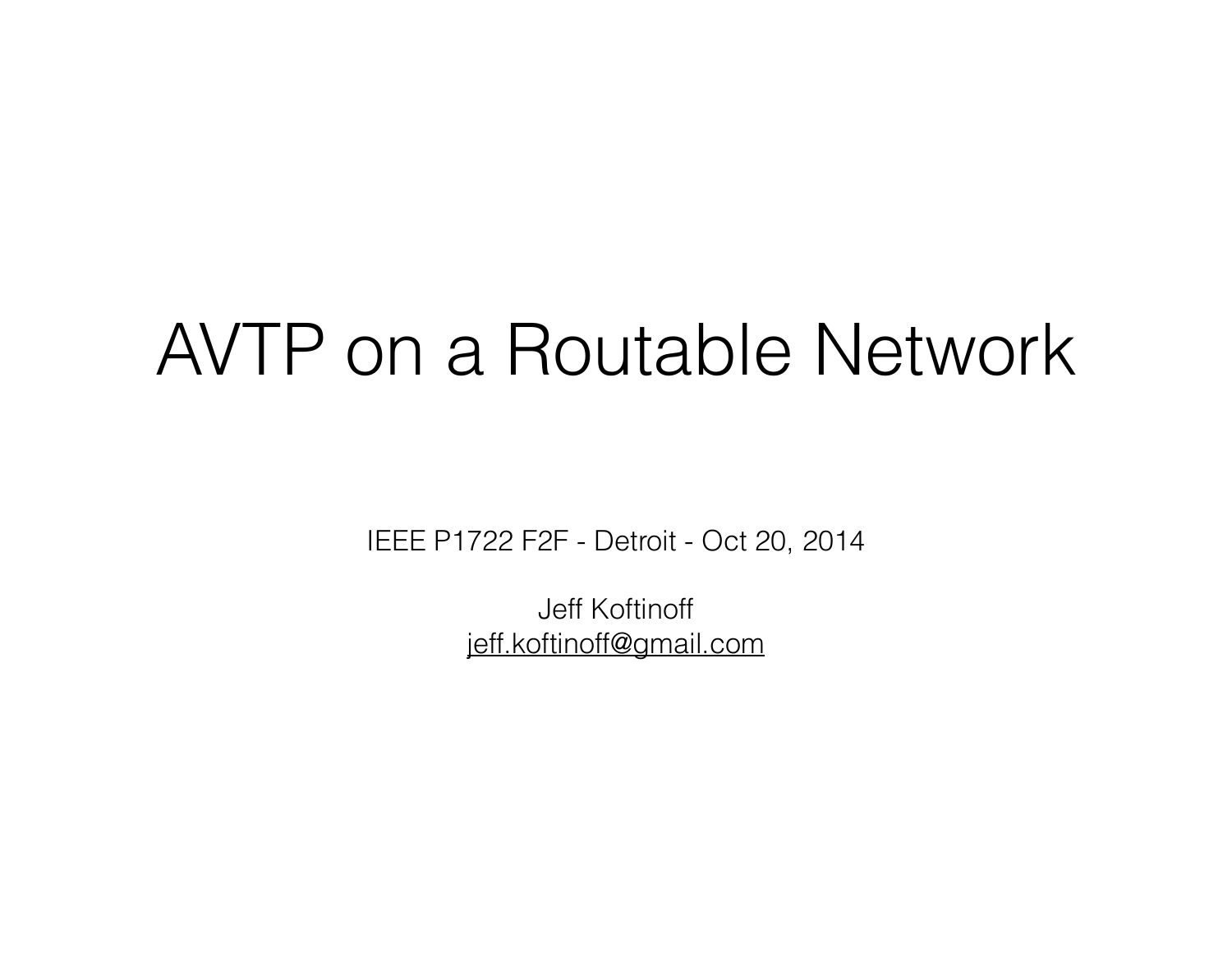### IEEE P1722 Draft 10 Annex J

- Enables transport of AVTP and AVDECC protocols via UDP on IPv4 and IPv6 networks
- Destination UDP port 17220 is used for streams ("Continuous")
- Destination UDP port 17221 is used for control ("Discrete")
- UDP payload for both contains a 32 bit extended sequence number followed by the AVTPDU payload starting with the "subtype" field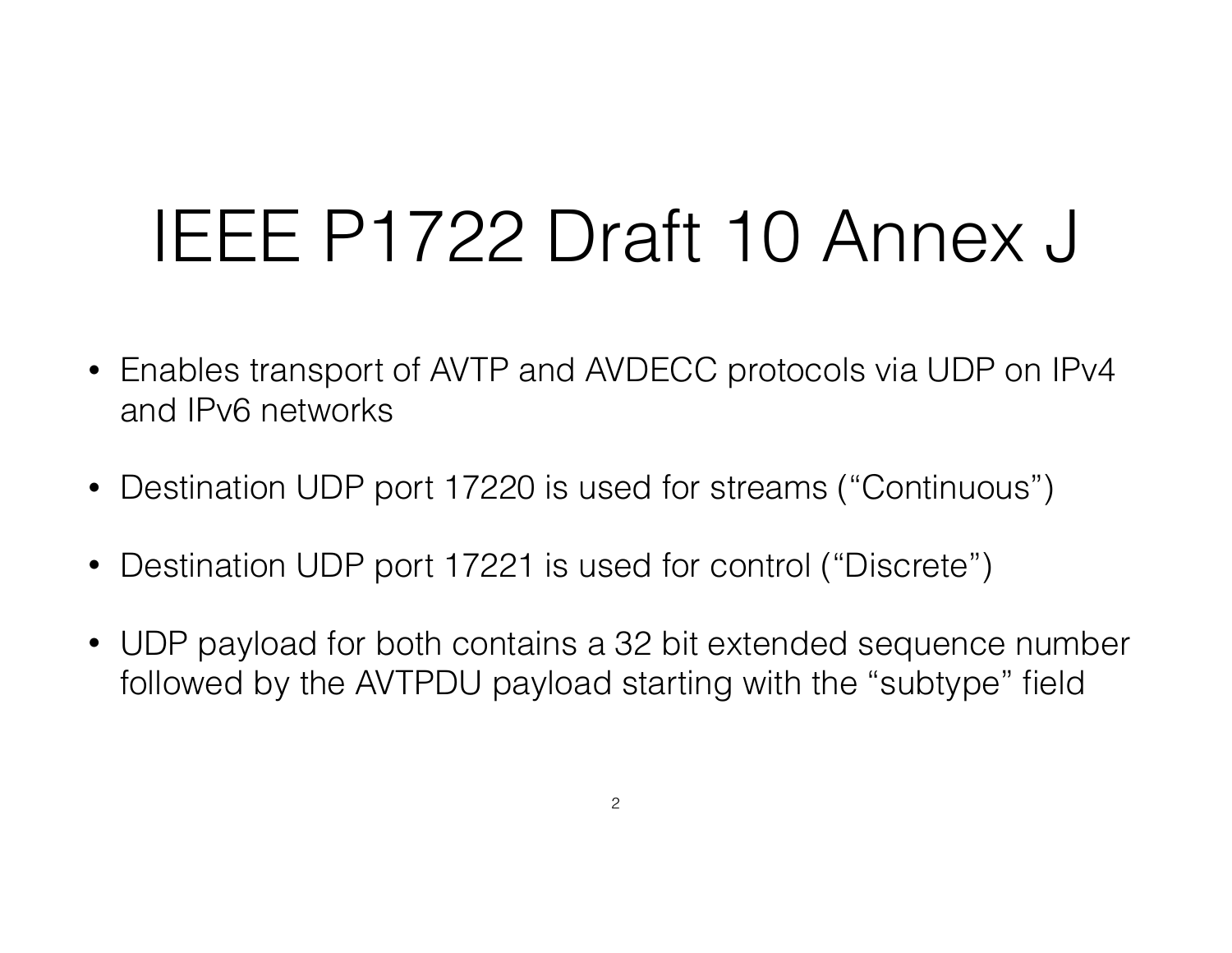# AVTP Stream Transport Options

- Stream "Flows" are always defined by the unique "StreamID" field which always contains a MAC address
- Transport options for AVTP Streams include:
	- Ethernet via EtherType 0x22F0
	- IPv4/IPv6 via UDP (Default Port 17220)
	- Multi-Protocol Label Switching (MPLS) via managed path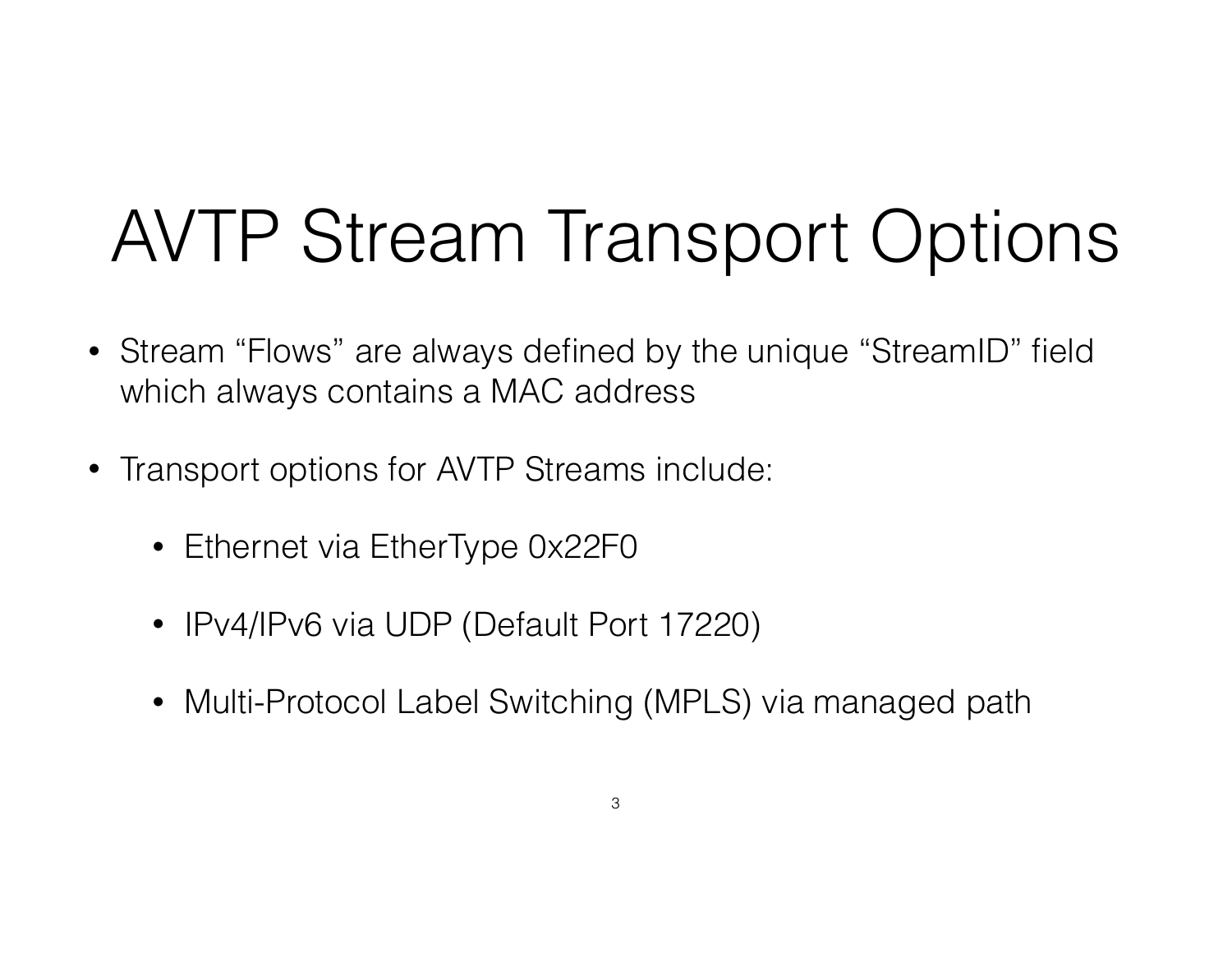## AVTP streams on Ethernet review

- EtherType 0x22F0
- Requires a VLAN tag with priority value which is typically assigned via SRP Domain vector but may be administratively assigned via IEEE 1722.1-2013 SET\_STREAM\_INFO command
- Destination Address is typically a multicast MAC address negotiated via IEEE 1722-2011 MAAP or assigned via the IEEE 1722.1-2013 SET\_STREAM\_INFO command.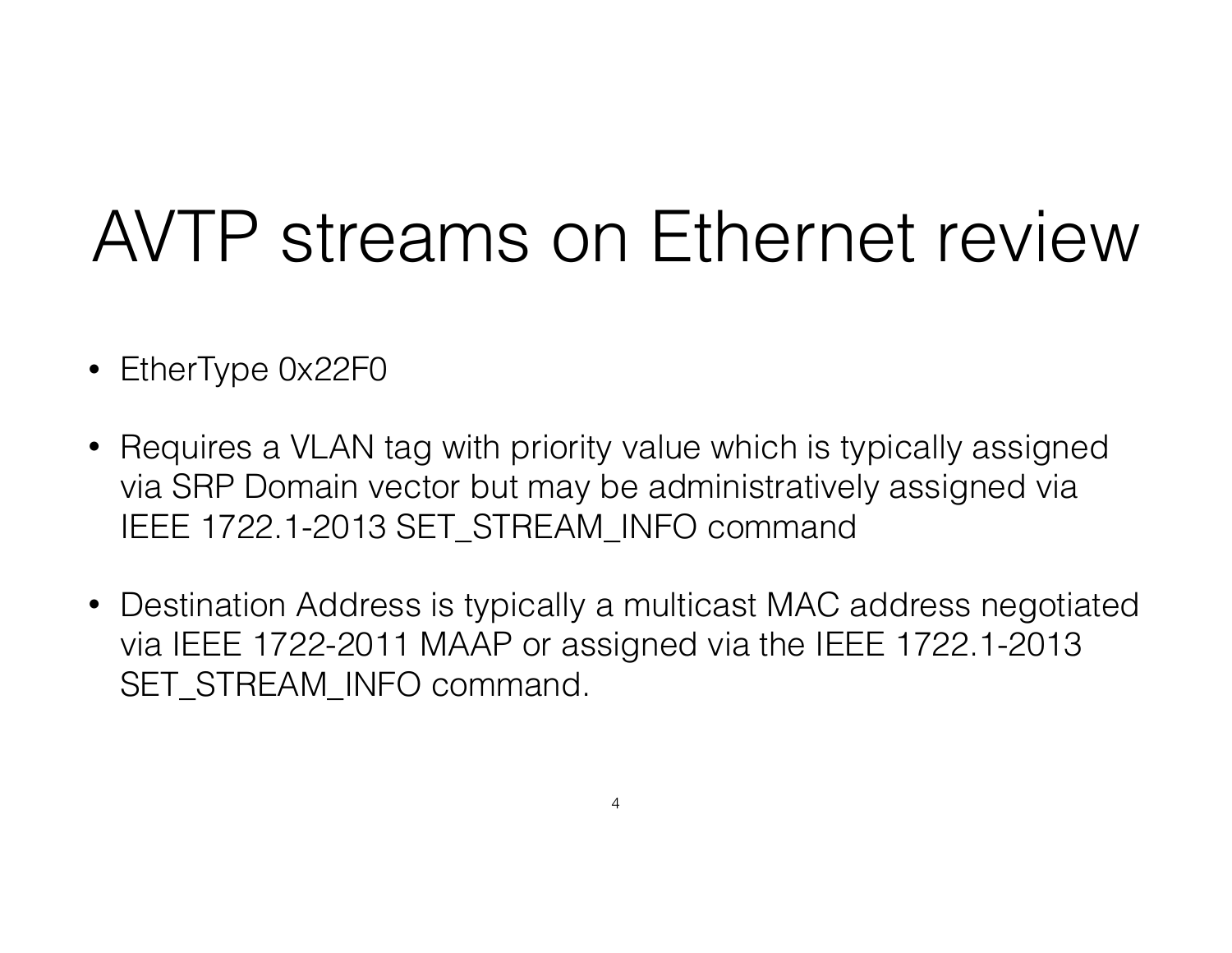#### IP streaming multicast across a single subnet using SRP

- Standard destination UDP port is 17220, ephemeral ports may be used
- SRP is used to manage bandwidth and traffic shaping
- SRP requires the stream's UDP messages to be tagged with an appropriate VLAN and Priority
- SRP requires the stream's UDP messages to be sent to a unique multicast MAC address which maps to the destination Multicast IP address
- See RFC7042 for mapping Multicast IP addresses to MAC Addresses
- As the destination multicast IP addresses used for each stream are required to map to unique MAC addresses, every stream's destination address needs to be either administratively managed by a central controller or dispensed by a MADCAP server (See RFC2730) or other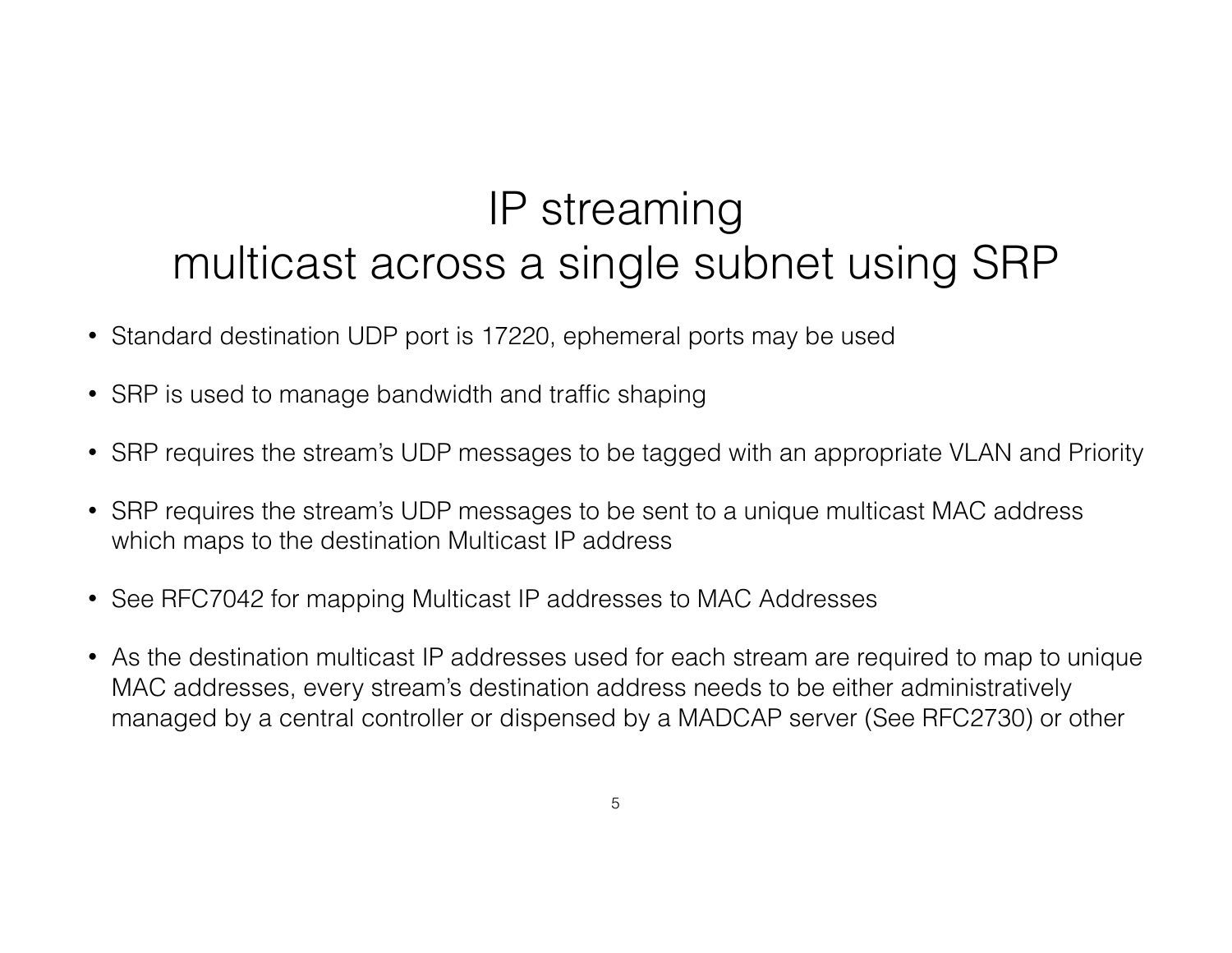#### IP streaming multicast across local subnets using SRP

- Same base requirements as the single subnet case adding SRP Talker Pruning (IEEE Std 802.1Q-2011 Clause 35.2.1.4b) and MMRP (See IEEE Std 802.1Q-2011 Clause 5.16.1)
- A Router can then declare SRP attributes between IP subnets on an "As needed" basis
- All subnets are required to be in an "equivalent" IEEE 802.1AS gPTP clock domain; i.e. the same GMID via PTP Boundary Clock, or GPS synchronized GM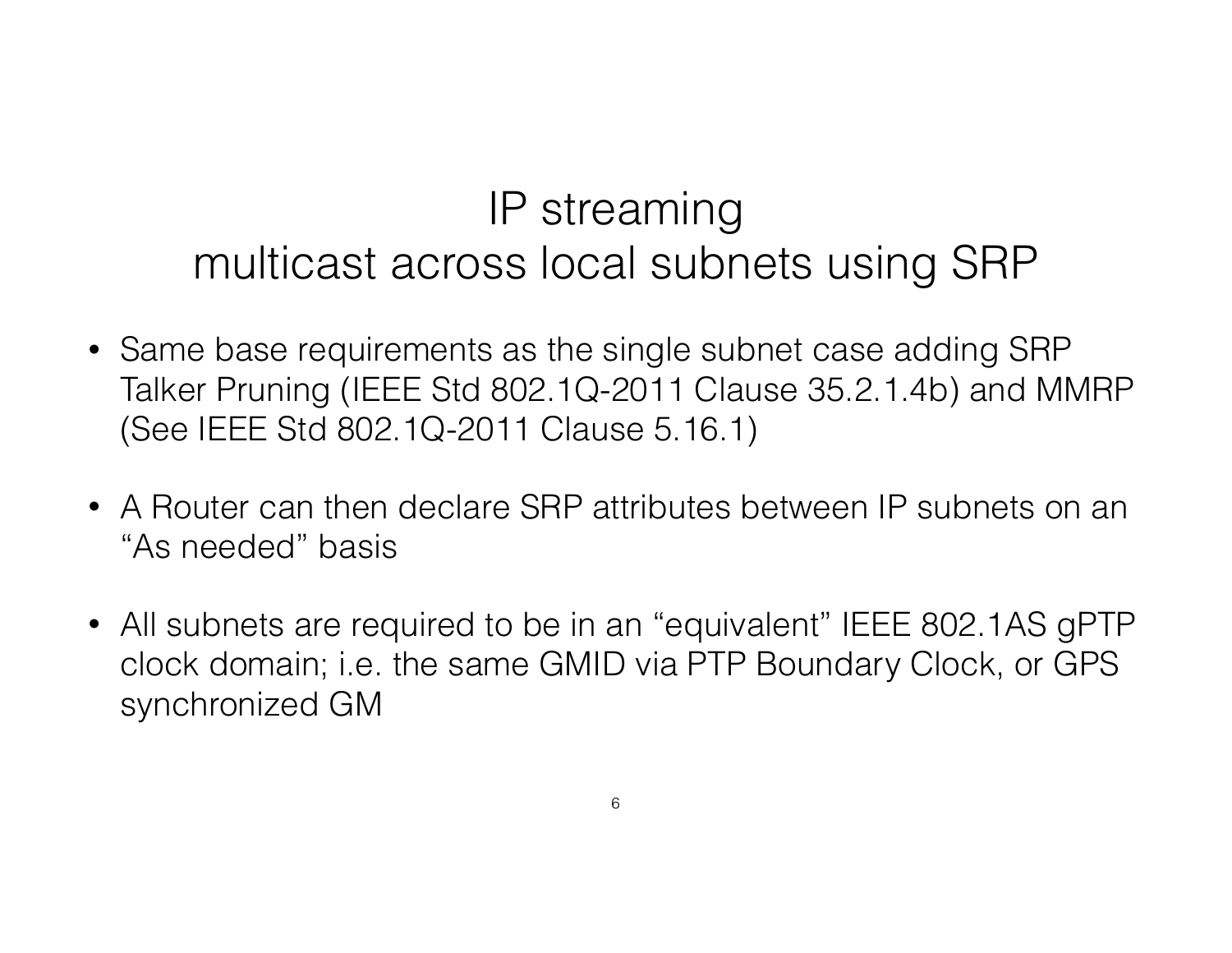#### IP streaming unicast without SRP

- Destination IP Addresses are unicast
- Standard destination UDP port is 17220, ephemeral ports may be used to allow for multiple streams to the same destination IP address
- Bandwidth and worst case latency are not guaranteed
- Stream UDP messages do not need to be VLAN tagged
- Useful for point to point streams on managed networks or tunnels
- Stream UDP messages may take advantage of Differentiated Services as defined in RFC2474 using DiffServ class AF41 (DSCP decimal value 34) to help with traffic shaping and prioritization (See RFC2597 Section 6)